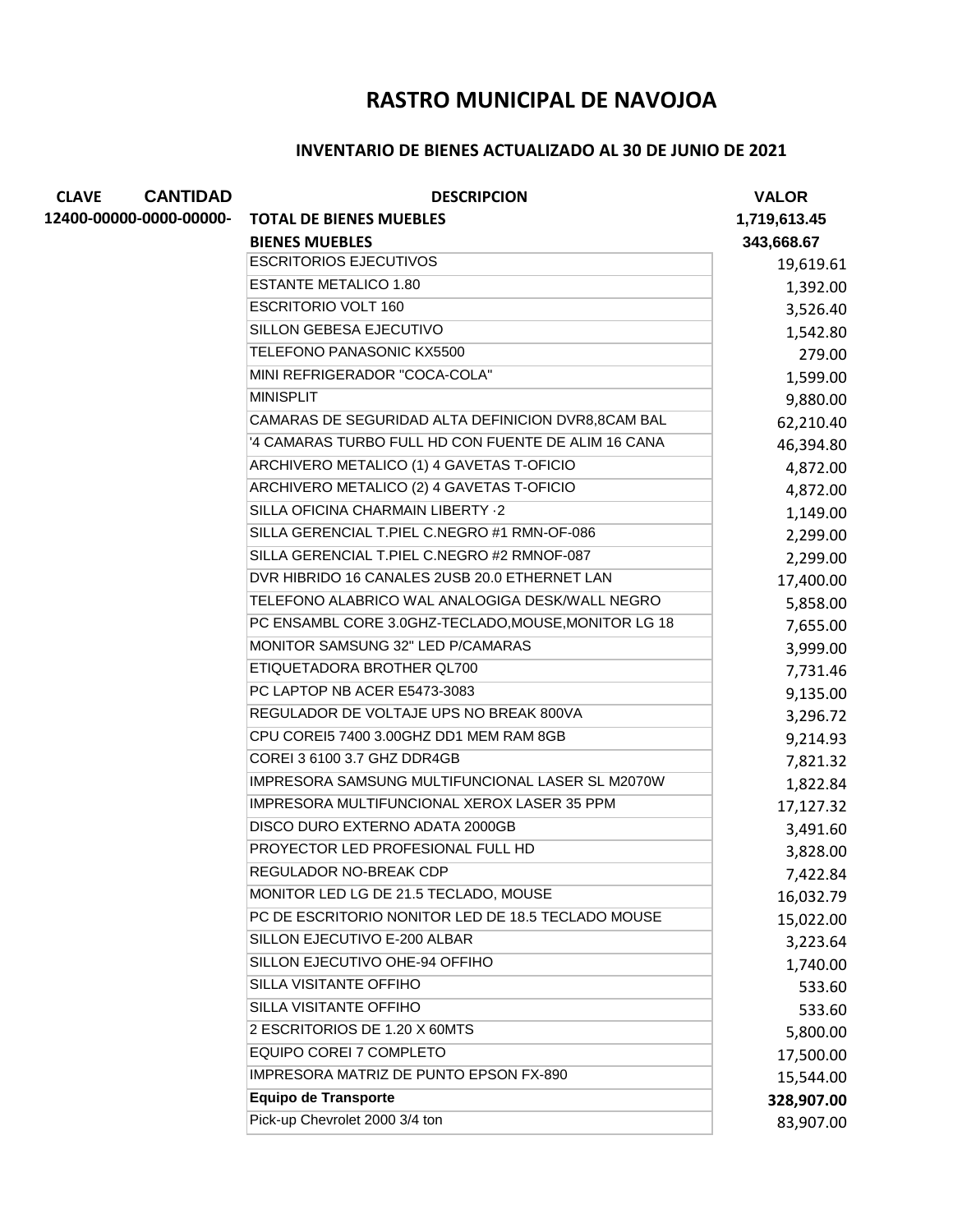| Ford F-450 color blanco 2010                      | 245,000.00   |
|---------------------------------------------------|--------------|
| Maquinaria y equipo industrial                    | 1,047,037.78 |
| <b>BASCULA ELECTRONICA</b>                        | 14,970.00    |
| MOTOR ELECTRICO 5 HP                              | 10,574.08    |
| <b>BOMBA DE PRESION 90 GAL</b>                    | 6,373.55     |
| <b>COMPRESOR</b>                                  | 41,177.02    |
| SENSIBILIZADOR DE PUERCOS                         | 18,100.08    |
| <b>BOMBITA ELECTRICA P/ PILETA</b>                | 970.00       |
| TECLEE ELECTRICO VALUSTAR 2TON                    | 38,090.27    |
| MOTOR FRANKLIN BOMBA SUMERGIBLE                   | 15,892.00    |
| COMPRESOR CARRIER SEMIHERMETICO DE 12 H.P. 220 V  | 15,105.25    |
| COMPRESOR REMANUFACTURADO DE 7 1/2 HP             | 11,720.64    |
| <b>EQUIPO PARA CUARTO FRIO</b>                    | 349,572.96   |
| TRANSFORMADOR DE 150 KVA                          | 109,040.00   |
| <b>BOMBA 3HP</b>                                  | 10,385.00    |
| CARRUCHA P/RES NAL GANCHO EN ACERO INOX           | 20,787.20    |
| INSENSIBILIZADOR X SAC PUERCO                     | 18,063.70    |
| PISTOLA CASH SPECIAL CAL 22 MOD 4067-0027 X RES   | 32,480.00    |
| <b>FUMIGADORA AGRICOLA</b>                        | 544.32       |
| <b>BOMBA DE 5HP TRIFASICA</b>                     | 9,140.80     |
| MEDIDOR DE FLUJO Y SILLETA P-POZO                 | 21,384.29    |
| MOTOR Y BOMBA DE 2HP                              | 5,568.00     |
| <b>CARRETILLA PLASTICO 2</b>                      | 2,999.00     |
| <b>CARRETILLA PLASTICO 3</b>                      | 2,999.00     |
| <b>CARRETILLA PLASTICO 4</b>                      | 2,999.00     |
| RECIRCULADOR SCHAEFER 36" #1 (ABANICO INDUSTRIAL) | 6,041.45     |
| RECIRCULADOR SCHAEFER 36" #2 (ABANICO INDUSTRIAL) | 6,041.45     |
| RECIRCULADOR SCHAEFER 36" #3 (ABANICO INDUSTRIAL) | 6,117.62     |
| МОТОВОМВА 6.5 НР                                  | 6,958.84     |
| RELOJ DE DESHIELO 220V                            | 4,408.00     |
| SIERRA KENTMASTER MOD 500E RMN-MAQ056             | 71,340.00    |
| POLIPASTO DE CADENA 1 TON P/CERDOS                | 51,040.00    |
| BOMBA SUMERGIBLE 3HP FRANKLIN ELECT POZO          | 18,304.80    |
| VENTILADOR DE PARED INDUSDUTRIAL                  | 4,539.96     |
| MOTOR ELECTRICO CIERRE AUT.                       | 18,866.59    |
| HIDROLAVADORA STANLEY 1600W                       | 5,855.30     |
| MINISPLIT MARCA YORK 410A                         | 7,500.00     |
| MINISPLIT MARCA YORK 410 #2                       | 7,800.00     |
| AIRE ACOND LG W051CA/CS 1/2 TON                   | 3,999.00     |
| EXTRACTOR INDUSTRIAL SCHAEFER SERIE E090-4E3      | 9,278.84     |
| LAMPARA LED A19 9W E27 LUZ DE DIA                 | 4,180.00     |
| REFLECTOR DE LED DELGADO 30W VOLTECH              | 5,232.76     |
| SUBURBANO ESTANDAR CON FOTOCELDAS                 | 3,731.04     |
| ESMERILADORA ANGULAR 9" INDUSTRIAL 2300W          | 3,229.00     |
| COMPRESOR 25 LTS LUBRICADO                        | 4,165.00     |
| TORNILLO DE BANCO #24                             | 4,259.52     |
| COMPRESOR CARRIER RECONSTRUIDO MOD06DAJ376.11     | 31,118.45    |